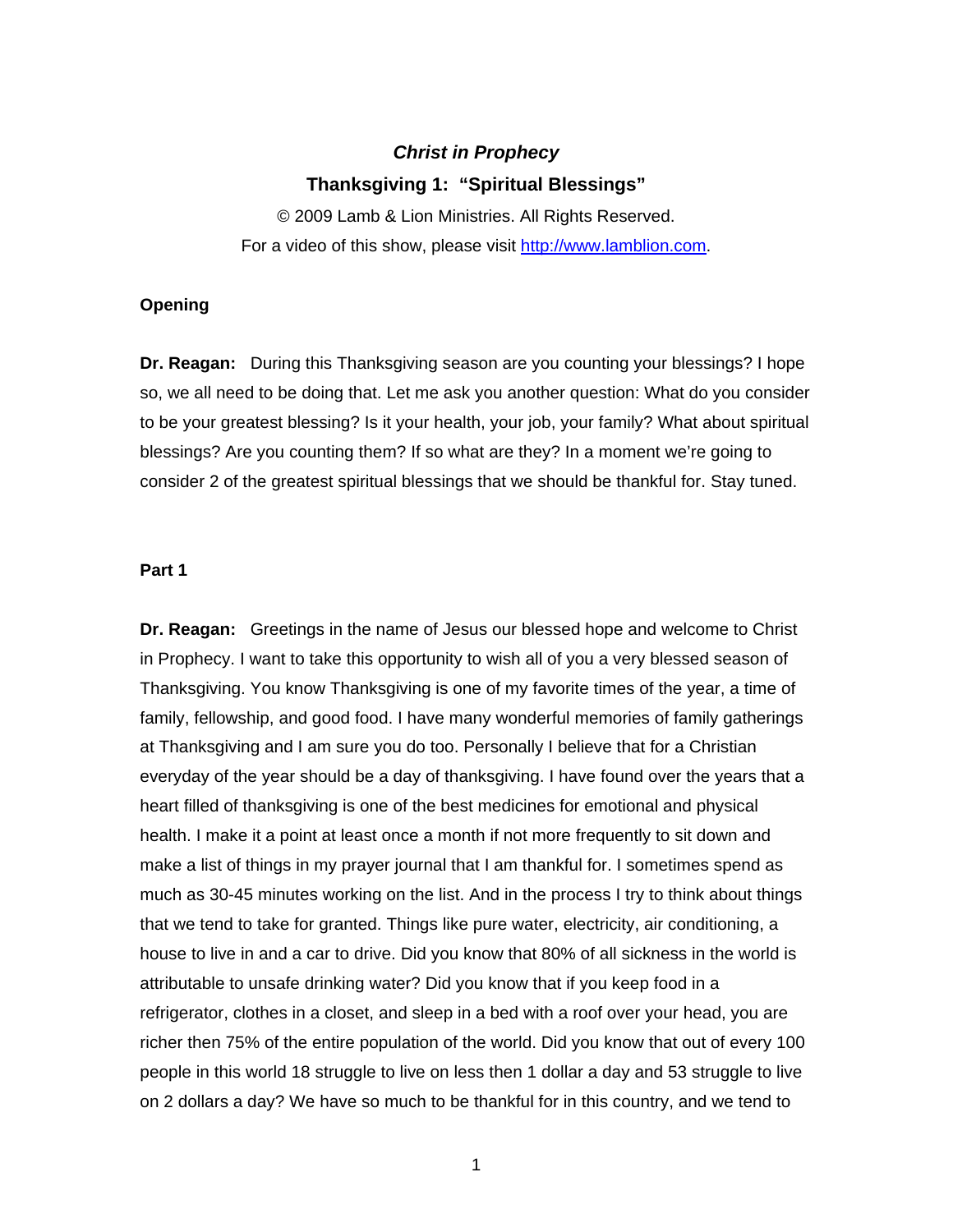be so unthankful. We fret over the fact that we don't have a color TV set in every room, when most of the world lives without access to electricity. It's one of the reasons that I believe that every American teenager should be sent to live a couple of weeks in a third world country like Mexico. Just to see how most people in the world are involved in a daily struggle to merely survive. All of us in the United States should be living with an attitude of gratitude.

One of my favorite passages of Scripture is Psalm 100 which is labeled with a superscription that says, "A Psalm of Thanksgiving"; it is the only Psalm that bears such a label. And it says in part, "Shout joyfully to the Lord all the Earth, serve the Lord with gladness. Enter His gates with thanksgiving, and His courts with praise." That is the attitude we should live with, even in tough times when things are not going smoothly for us. Of course the thing we should be most grateful for is the salvation that Jesus provided for us through His sacrifice on the cross for our sins. What a glorious gift. And it is precisely that, a gift. The Bible teaches very clearly that the forgiveness of our sins is something that can not be earned, it is a free gift of God through faith in Jesus as our Lord and Savior. Have you ever thought about the fact that salvation by grace through faith is one of the things that sets Christianity apart from all other religions? Every other religion in the world teaches the satanic concept of salvation through good works. Christianity alone teaches that one can not be saved by good works. That our only hope is the righteousness of Jesus which is applied to us when we put our faith in Him. Pastor Robert Jeffress of First Baptist Church in Dallas has a wonderful way of putting it. He says, "Every religion in the world except Christianity is spelled, D-O only Christianity is spelled D-O-N-E." In other words, Jesus did it all for us by sacrificing His perfect life for our sins. A few years ago I ran across a short video that vividly demonstrates this point and in the process it shows how thankful we should be to Jesus. The video was produced by a very creative Christian artist named Justin Jackson, who is on the staff of Central Christian Church in Las Vegas, Nevada. He has giving us special permission to show it to you.

## **Video Good-O-Meter Video**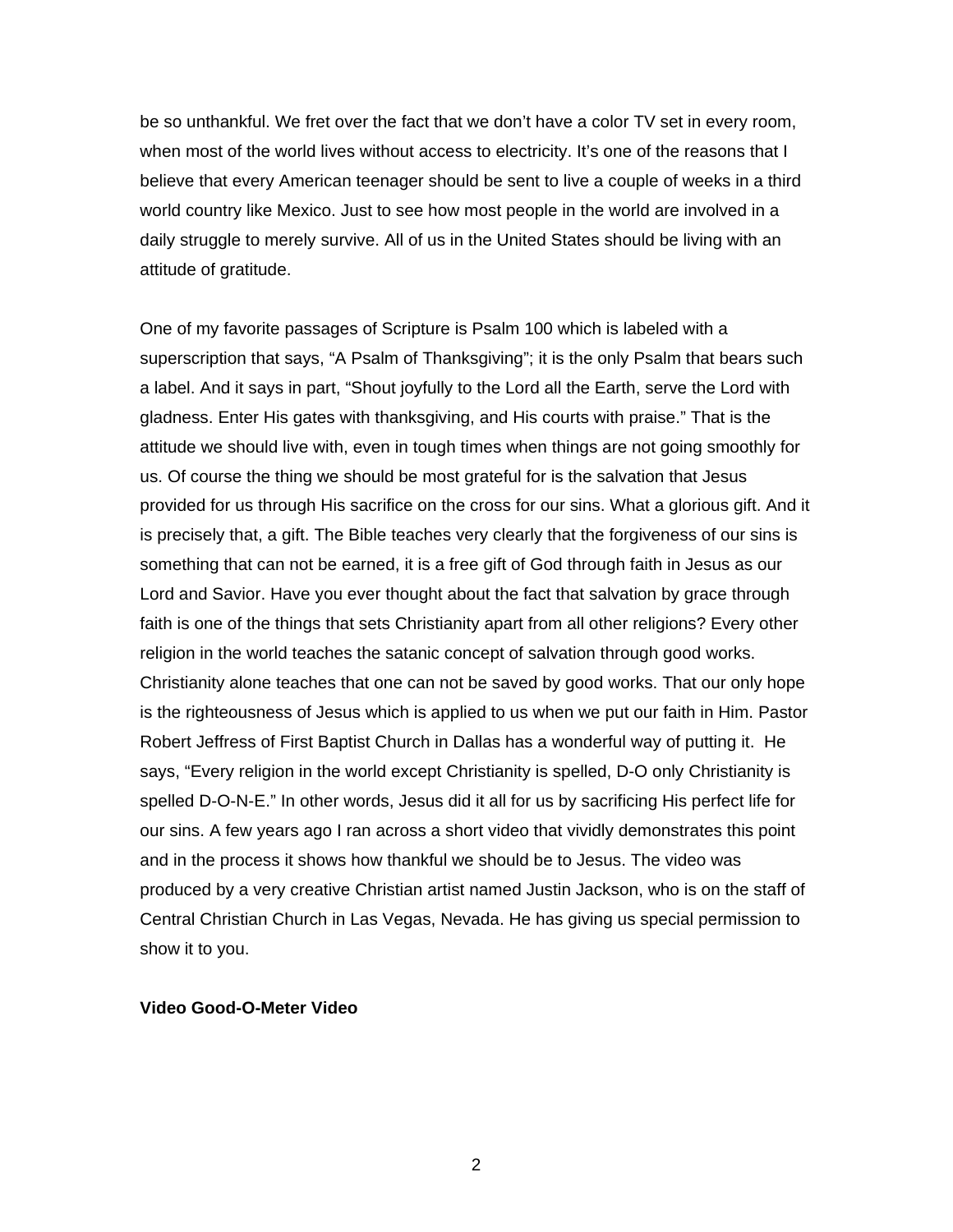## **Part 2**

**Dr. Reagan:** The second spiritual blessing I want to thank God for is one that is yet to take place. It is based upon a promise of God that can be found in John 14, 1 Corinthians 15, and 1 Thessalonians 4, it is called the Rapture of the Church. The apostle Paul describes the Rapture in detail in 1 Thessalonians 4, beginning with verse 13, and when he finishes his explanation of it, he writes in verse 18, "Comfort one another with these words." So the promise of the Rapture is supposed to be a source of great comfort to those of us who are believers. But the sad thing is that the average Christian seems to have little or no knowledge about this important promise. I know that from personal experience.

I was born into a Christian family, I was raised in the church. I went to church for 30 years every time the door was open and never once did I ever hear about the Rapture. In fact, after all those years in the church, if you had asked me to define the Rapture, I probably would have said, "It's a sensation you feel when your girlfriend kisses you." In 2002 when we broadcast our very first television program, we devoted it to the promised blessing of the Rapture, and we attempted to demonstrate the kind of ignorance that exists in the Church concerning the Rapture. We did it through a series of simulated interviews. Let's take a look at them.

# **Park Interview**

**Dr. Reagan:** Excuse me sir, are you a Christian.

**Person in Park:** Well, yes I am as a matter of fact.

**Dr. Reagan:** Well I thought so from that tie you are wearing there. Let me ask you just a quick question okay.

**Person in Park:** Yeah, speed it up make it quick.

**Dr. Reagan:** Alright, what is the Rapture?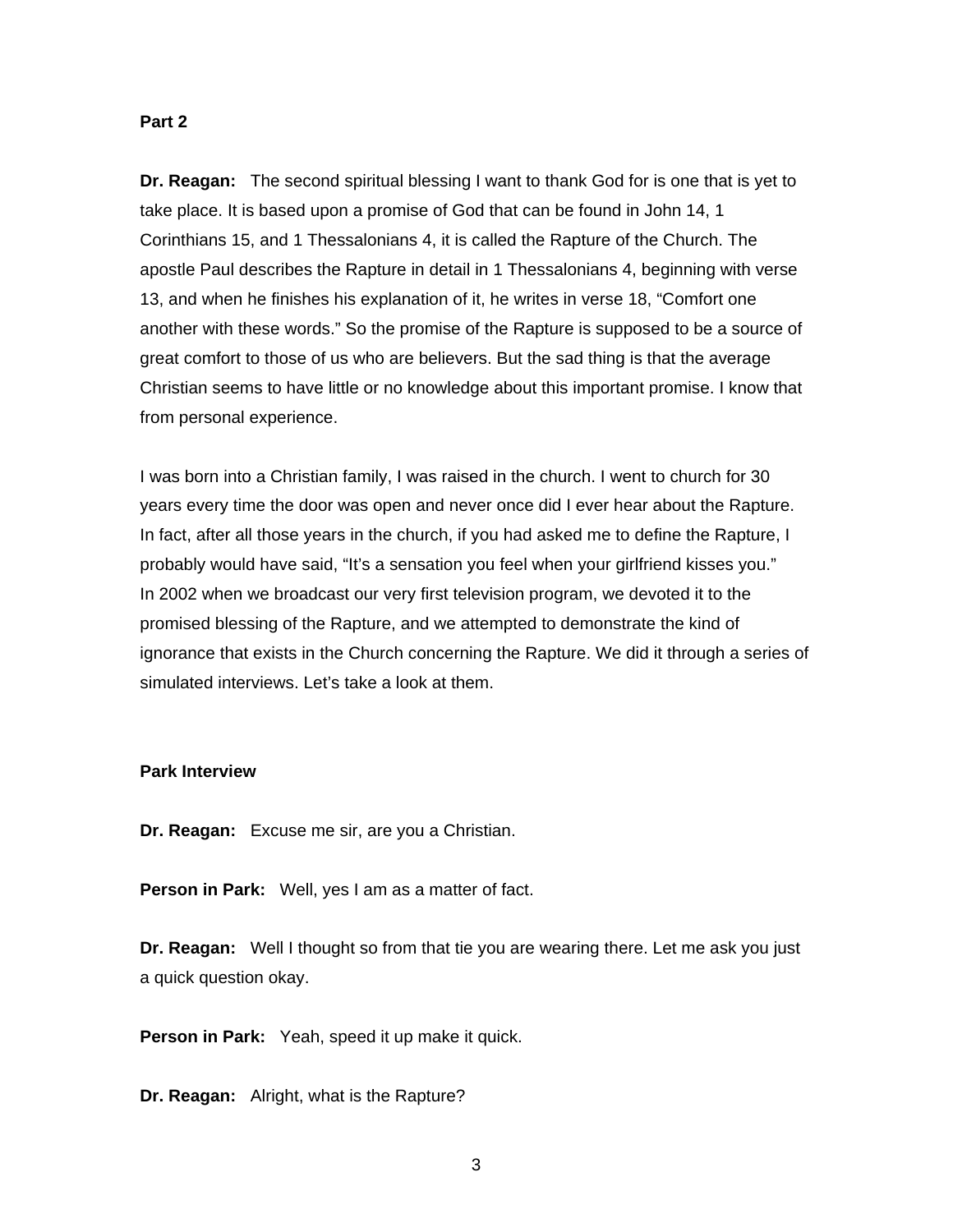**Person in Park:** The Rapture? Well now let's see. The Rapture, the Rapture, um, don't help me, don't help me, just give me another moment to think here. The Rapture.

**Dr. Reagan:** Excuse me sir, can I ask you a quick question?

**Person in Park:** Sure.

**Dr. Reagan:** Are you are Christian?

**Person in Park:** Yes I am.

**Dr. Reagan:** Then let me ask you a question: What is the Rapture?

**Person in Park:** Could you give me a clue?

**Dr. Reagan:** It's in the Bible.

**Person in Park:** It must be in the Old Testament, I have never heard of it. You see I am a New Testament Christian. The Rapture, the Rapture, come on, come on, I know this term, I know it. Um, don't help me, just give me a little more time to think here. The Rapture, the Rapture.

**Dr. Reagan:** Hey guys, can I ask you all a quick question?

**Person in Park:** Are we going to be on TV?

**Dr. Reagan:** Well maybe.

**Person in Park:** Cool, yeah, fire away.

**Dr. Reagan:** Are you Christians?

**Person in Park:** Yeah.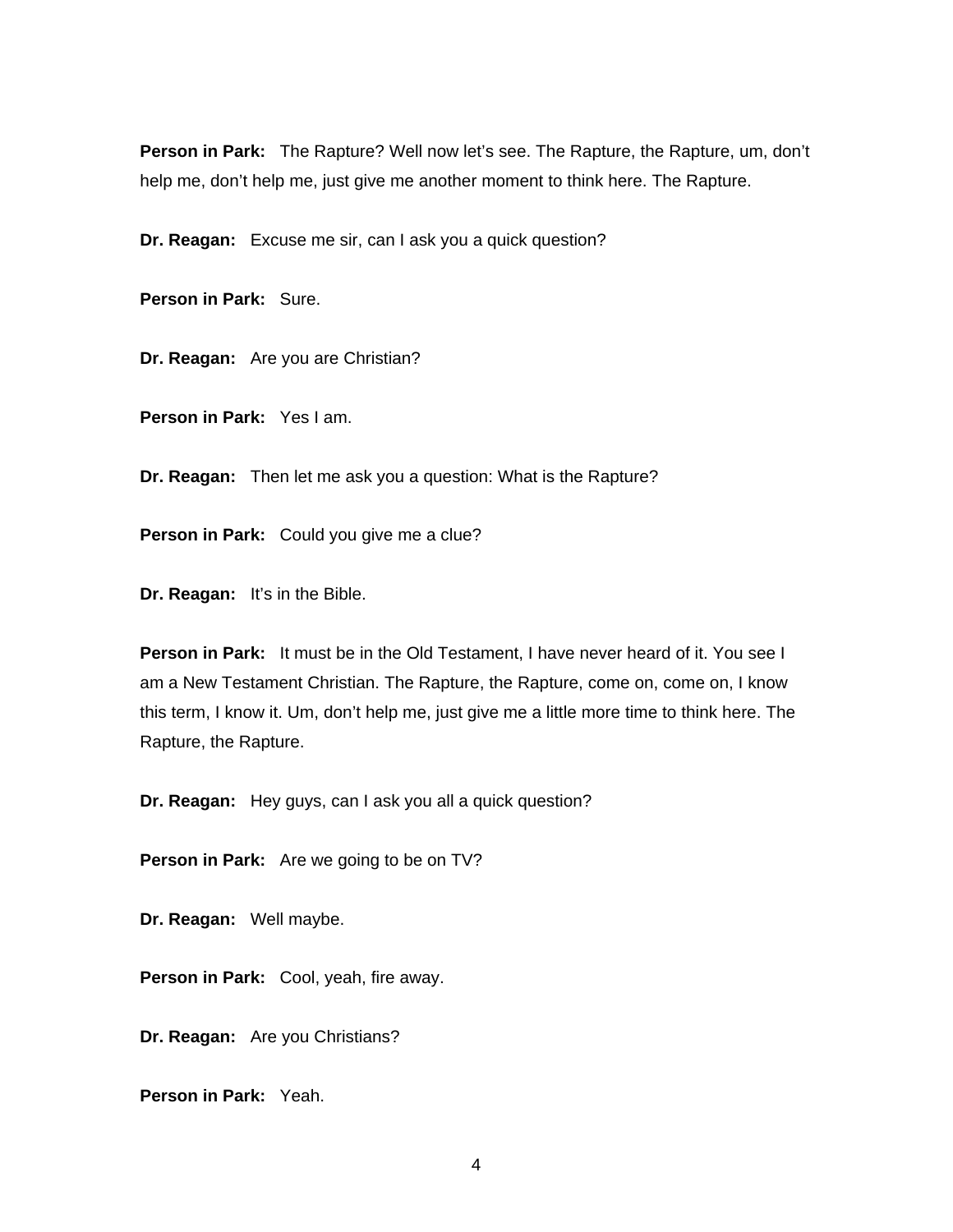**Dr. Reagan:** I thought so from those shirts you are wearing. Well my question is this: What is the Rapture?

**Person in Park:** The what?

**Dr. Reagan:** The Rapture?

**Person in Park:** I don't know, just a minute.

**Dr. Reagan:** I think they are having some sort of pow-wow here, I don't know for sure what we are going to get out of this. Oh, okay, okay, you got it?

**Person in Park:** Is it some type of Rap music?

**Dr. Reagan:** Excuse me, are you folks Christians?

**Person in Park:** Well yes we are.

**Dr. Reagan:** Do you mind if I ask you a Biblical question.

**Person in Park:** Well we are in church every Sunday go ahead. What's the question?

**Dr. Reagan:** What is the Rapture?

**Person in Park:** The Rapture, I tell you what, my wife is the real Bible expert and I think I am going to let her answer this.

**Person in the Park:** Okay. Um, just give me a minute, I know I have heard that term before, um, oh I think I know, isn't that when Jesus went up on the mountain and revealed His coming glory to His disciples? You know, the Transfiguration, isn't that also called the Rapture? The Rapture, the Rapture, the Rapture.

**Dr. Reagan:** Excuse me Ma'am could I ask you a questions?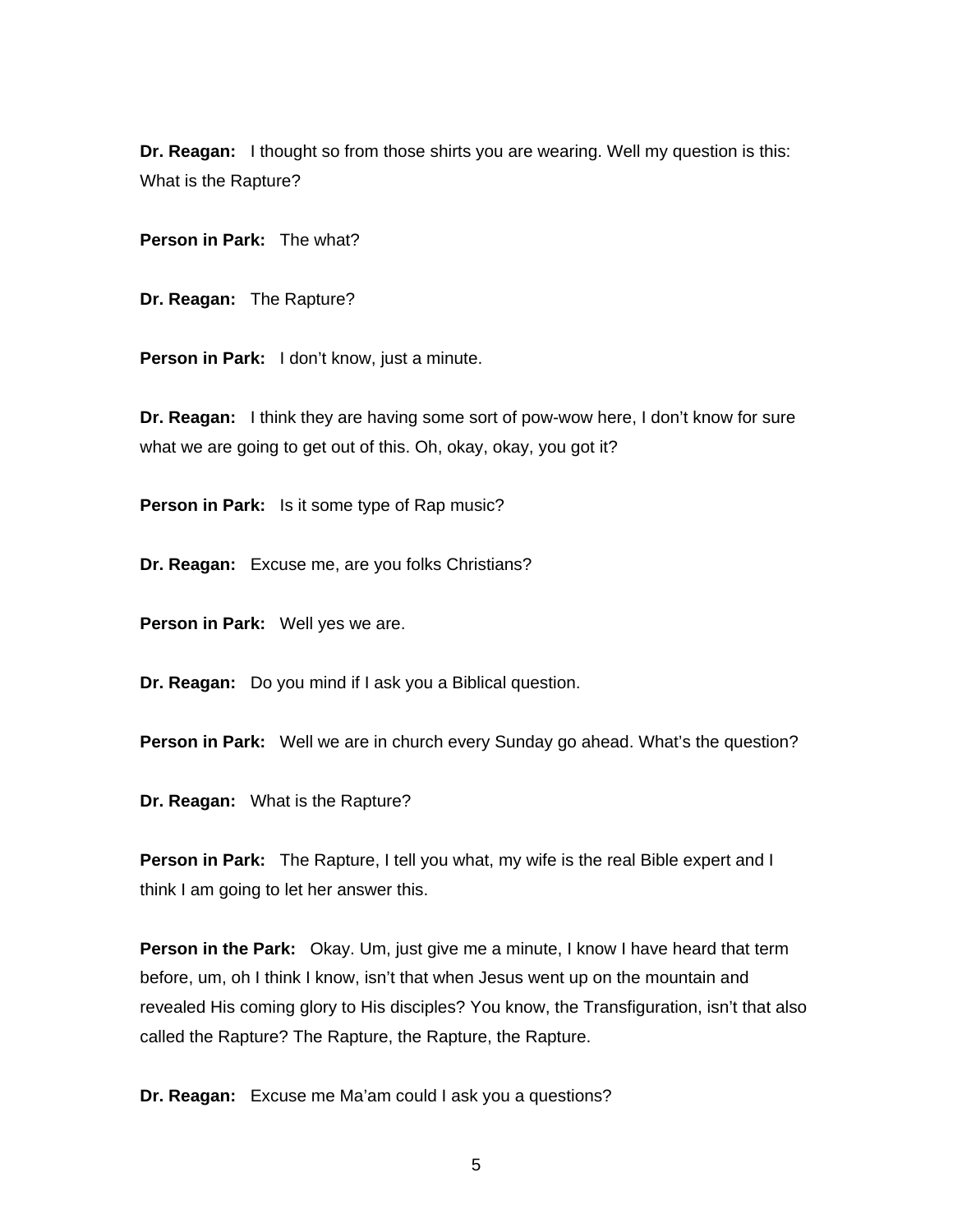**Person in Park:** Sure.

**Dr. Reagan:** Are you a Christian?

**Person in Park:** Yes I am.

**Dr. Reagan:** I would like to ask you a Biblical question.

**Person in Park:** Alright.

**Dr. Reagan:** What is the Rapture?

**Person in Park:** The Rapture, the Rapture is the promise of Jesus, that one day very soon He is going to appear in the heavens to take His Church out of this world.

#### **Part 3**

**Dr. Reagan:** I've invited our Web Minister and fellow Evangelist, Nathan Jones, to join me. He not only designed our website, but is on that site 8 hours a day answering Bible questions and sharing the Gospel with people all over the world. Nathan, I'd like to discuss with you two questions concerning the Rapture. The first is how do we know that the Rapture is an event that is going to occur separate and apart from the Second Coming? And that is a question that we often have. Then the second question concerns the timing of the Rapture. Why do you believe for example that the Rapture is most likely to occur before the Tribulation begins? So, let's begin with the first question. Is the Second Coming an event separate and apart from the Rapture, or is it all one event where we simply going to go up and immediately come right back down?

**Nathan Jones:** When you look at the Bible verses on the Second Coming, you look at say for instance John 14:1-14, and 1 Corinthians 15:13-18, and 1 Thessalonians. And then you look at other verses that supposedly talk about the Second Coming you know like Zechariah 14 and Jesus' account in Matthew 24, and the same in Mark 13, and Luke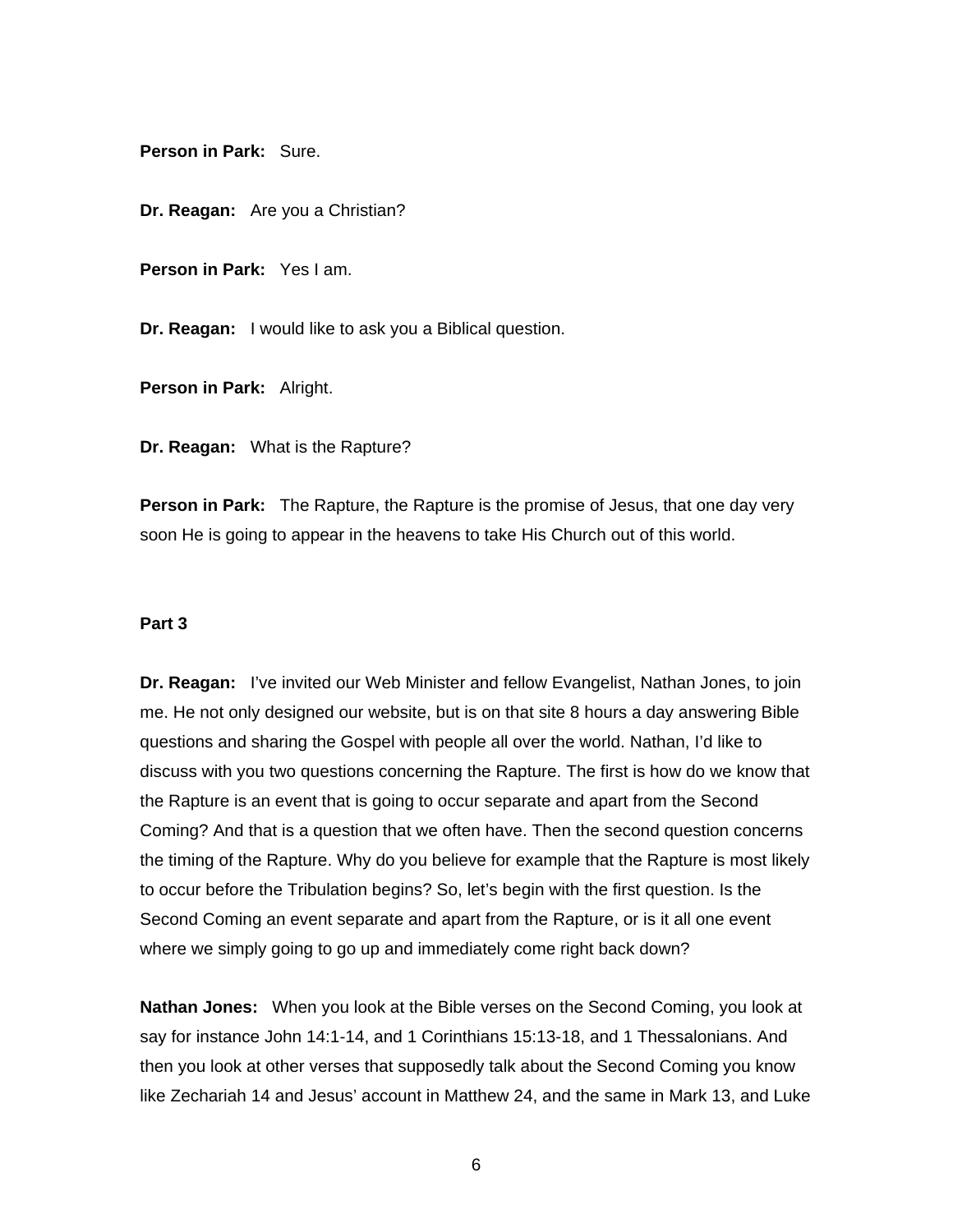21, and Revelation 19, all those that talk about the Second Coming. But the first 3 I mentioned, especially 1 Thessalonians, and 1 Corinthians they almost tell a different story, it's like it is supposed to be all about the Second Coming but there is a vast difference between the 2 that it sounds like there is…

**Dr. Reagan:** What type of differences for example?

**Nathan Jones:** Well for instance if you look at the verses particularly about the Rapture it seems like when Jesus comes, He comes in the air.

## **Dr. Reagan:** Alright.

**Nathan Jones:** And the believers are brought from the ground up into the air. But for Second Coming verses it has it the other way, Jesus is coming down, and He actually lands on Earth. So Jesus is up in the air, the Second Coming verses Jesus is on the ground. Or take for instance the Mount of Olives. In the Rapture verses Jesus, we are brought up into the air, and Jesus is waiting. But in those verses Jesus comes down and when He lands, especially in Zechariah 14 explains this, the Mount of Olives splits, there is a new valley formed on the East side of Jerusalem and there is no mention of that in the Rapture verses. So it is almost like 2 stories. The location of the believers, the believers are brought up to Heaven, but when Jesus comes back there are believers on the Earth. So, if Jesus brought all the believers up at the Rapture, why are there believers on the Earth in the Second Coming? So it has to be 2 separate events.

**Dr. Reagan:** Well I would say so. I think that when you read like 1 Thessalonians 4 and you compare it to Revelation 19 they don't have anything in common except they both focus upon Jesus Christ.

**Nathan Jones:** Oh yeah.

**Dr. Reagan:** One He appears in the heavens, but the other He comes down to Earth. In one He appears for His believers and the other He returns with His believers. And even the nature of His return in one He is appearing as a Deliverer as a Bridegroom for His Bride, but in the other He is coming back to Earth for the purpose of pouring out the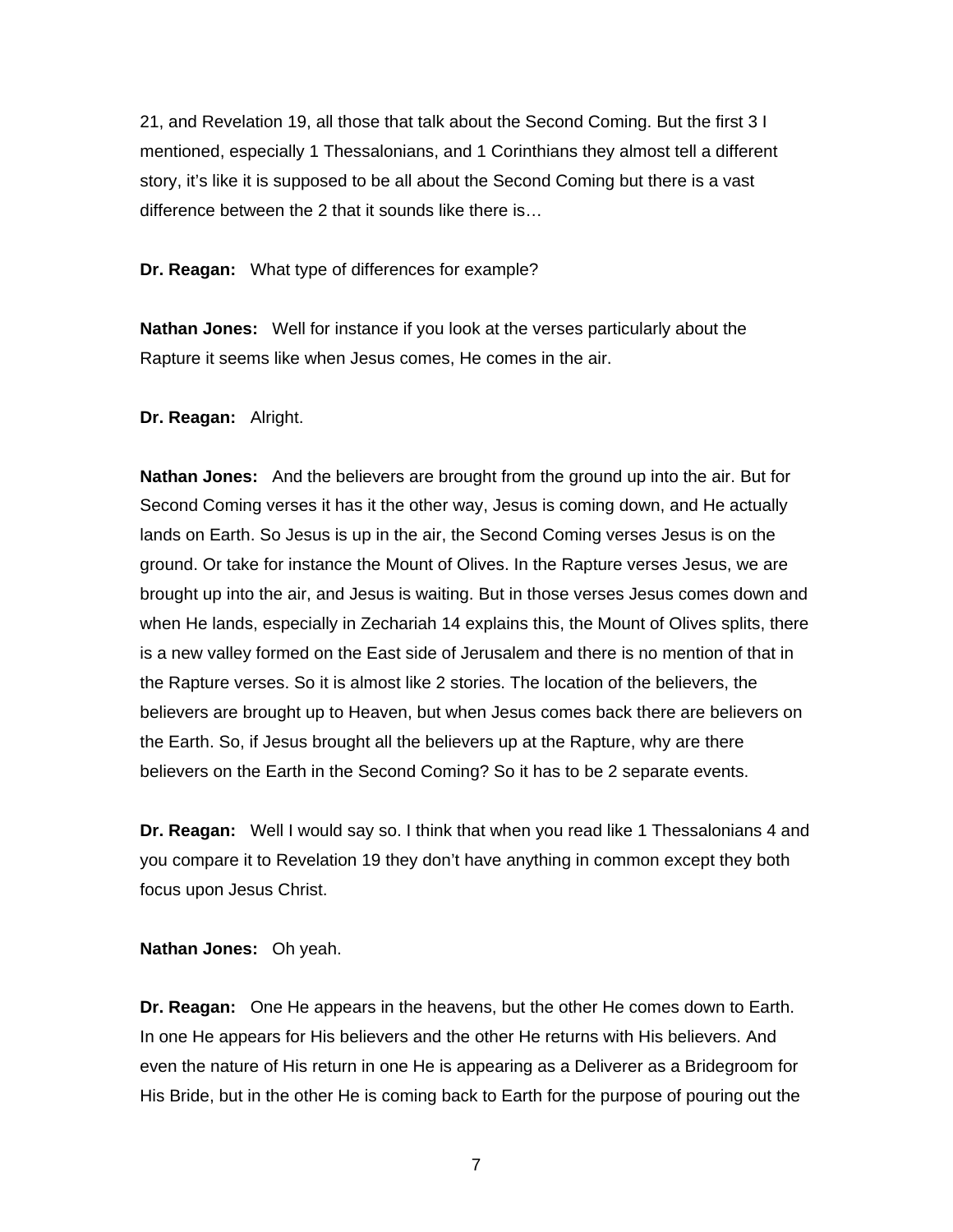wrath of God upon those who have rejected the grace, mercy and love of God and He comes with His believers, and He comes to be a King. So, they have to be 2 different events.

**Nathan Jones:** Yeah, the stories don't line up.

**Dr. Reagan:** So basically what you are saying is that the Second Coming of Jesus is going to be in 2 stages. First the Rapture for the Church and second the return to the Earth with His Church to reign.

**Nathan Jones:** The Bible the verses, they tell that story, 2 separate stages.

**Dr. Reagan:** Okay. Well, you know it solves another problem too and that is the Bible tells us that we can not know anything about the timing of the Lord's return. And yet you go over to the book of Revelation and it says once the Antichrist signs the treaty you can count exactly 7 years and Jesus returns. Daniel 9, and then you've got Revelation 11.

**Nathan Jones:** It gives us the exact amount of time that God is going to pour out His wrath on this Earth, 84 months. So when it speaks about not knowing it has to be referring to the Rapture. Well look at Jesus, even Jesus doesn't know when He is supposed to come back to the Earth. If the Antichrist signed a peace treaty or then 3  $\frac{1}{2}$ years later desecrated the temple, Jesus would say, "Okay, I got this amount of days I am going to show up." Yeah. Again the 2 stories don't relate.

**Dr. Reagan:** Well, okay. Alright now this brings us to the second question, and that is the question of the timing of the Rapture. Why do you believe it is most likely to occur before the Tribulation as opposed to the middle of the Tribulation or the end of the Tribulation?

**Nathan Jones:** Well you know this confuses a lot of people and there is a lot of good theories out there. For me the best thing I did with all of these ideas: Is it before the Tribulation? Is it in the middle of the Tribulation? And is it the end Tribulation? Was to sit down and write it all out and try to get it organized in my mind and look at the different proofs that each of the views have. And I ended up writing a blog series: "Why I Believe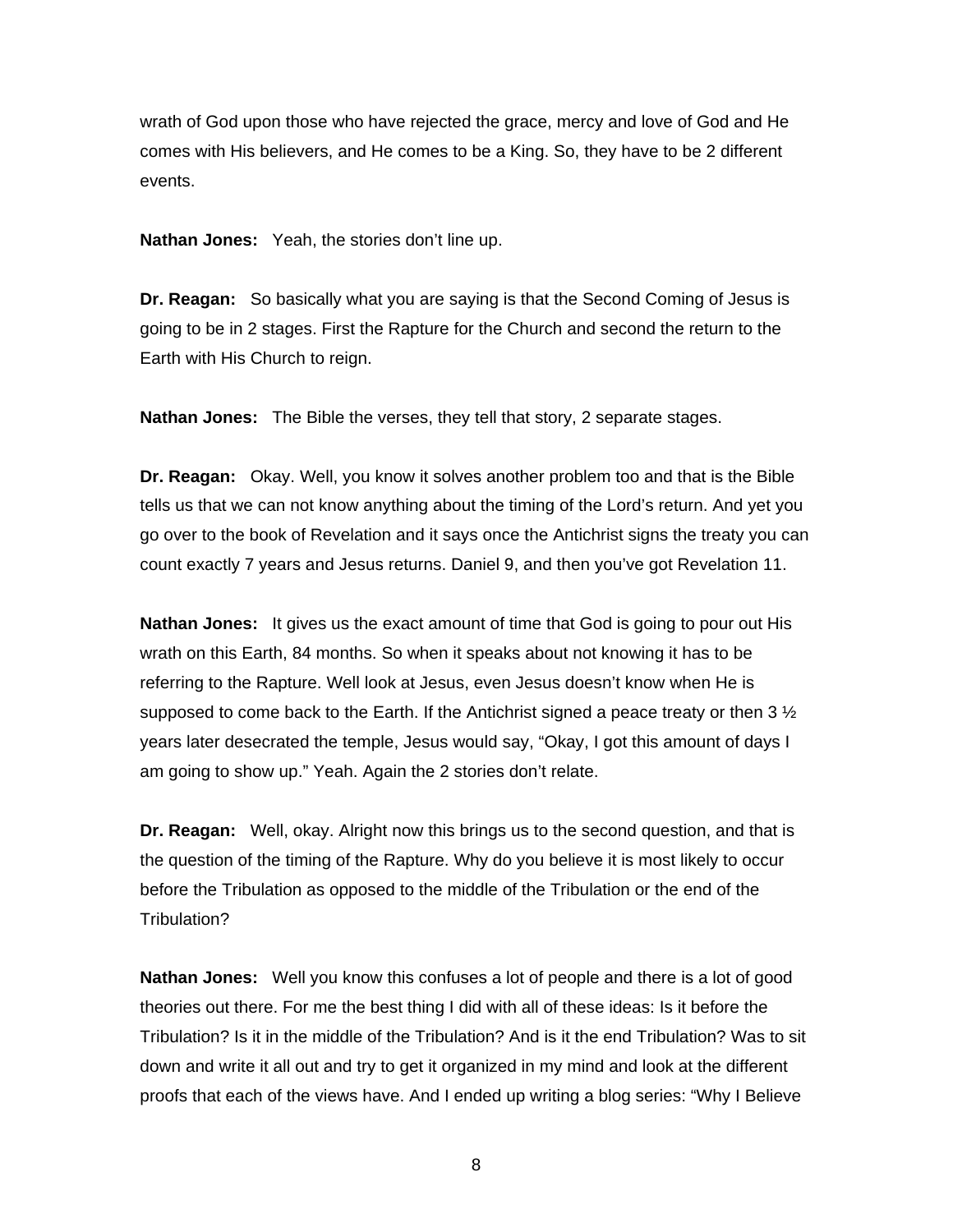in a Pre-Trib Rapture" to help my mind get around it. And overwhelmingly I believe the Bible says it is a Pre-Trib Rapture. There is, I ended up with 11 different arguments why it makes more sense.

**Dr. Reagan:** Well what is the most important argument that you think you could offer?

**Nathan Jones:** There are 2, number 1 and I think you share this one, is the immanency of Christ's Return. There is nothing that has to happen before the Rapture to occur. But for the Second Coming there are all sorts of things, world devastation, and Antichrist, and one world government, and everything before the Second Coming. So the immanency of the Rapture that nothing has to happen before it, to me tells that it is a separate event and it has to happen before the Tribulation.

**Dr. Reagan:** Okay.

**Nathan Jones:** Another strong thing for me, and you hear a lot of different views like the Mid-Trib who believe it has to be trumpets. It is almost like you divide the suffering that goes on, the judgment that goes on during the Tribulation. Got the seals and the trumpets are the first half and the bowls, and you get to the end and there is a Post-Trib. But when Jesus Returns, if Jesus took up the believers, did a cash for clunkers type exchange, changed our bodies from unglorified bodies to the bodies we are going to live in for ever and return to Earth, who lives on into the Millennial Kingdom if all the believers has glorified bodies. Now the glorified bodies are like Angels bodies, they will never reproduce. So for me the Post-Trib Rapture view doesn't make sense. Or the idea of the Mid-Trib Rapture, that it happens at the last trumpet judgment. But it is Jesus who opened up the first seal that started the judgments so if Jesus started all 7 years of judgments then it can't be a Mid-Trib Rapture. And then the Pre-Wrath Rapture the idea that it happens, the Rapture at the last quarter, that to me doesn't make sense either. The bowls it says, that God's wrath ends with the bowl judgment. It doesn't begin but ends with the bowl judgments, which means all the judgments that happened before there had to have happened before that. So again, a Pre-Trib Rapture.

**Dr. Reagan:** Well one verse that comes to mind from what you are talking about there is in 1 Thessalonians 1:10 that says, "We are waiting for His Son from Heaven, whom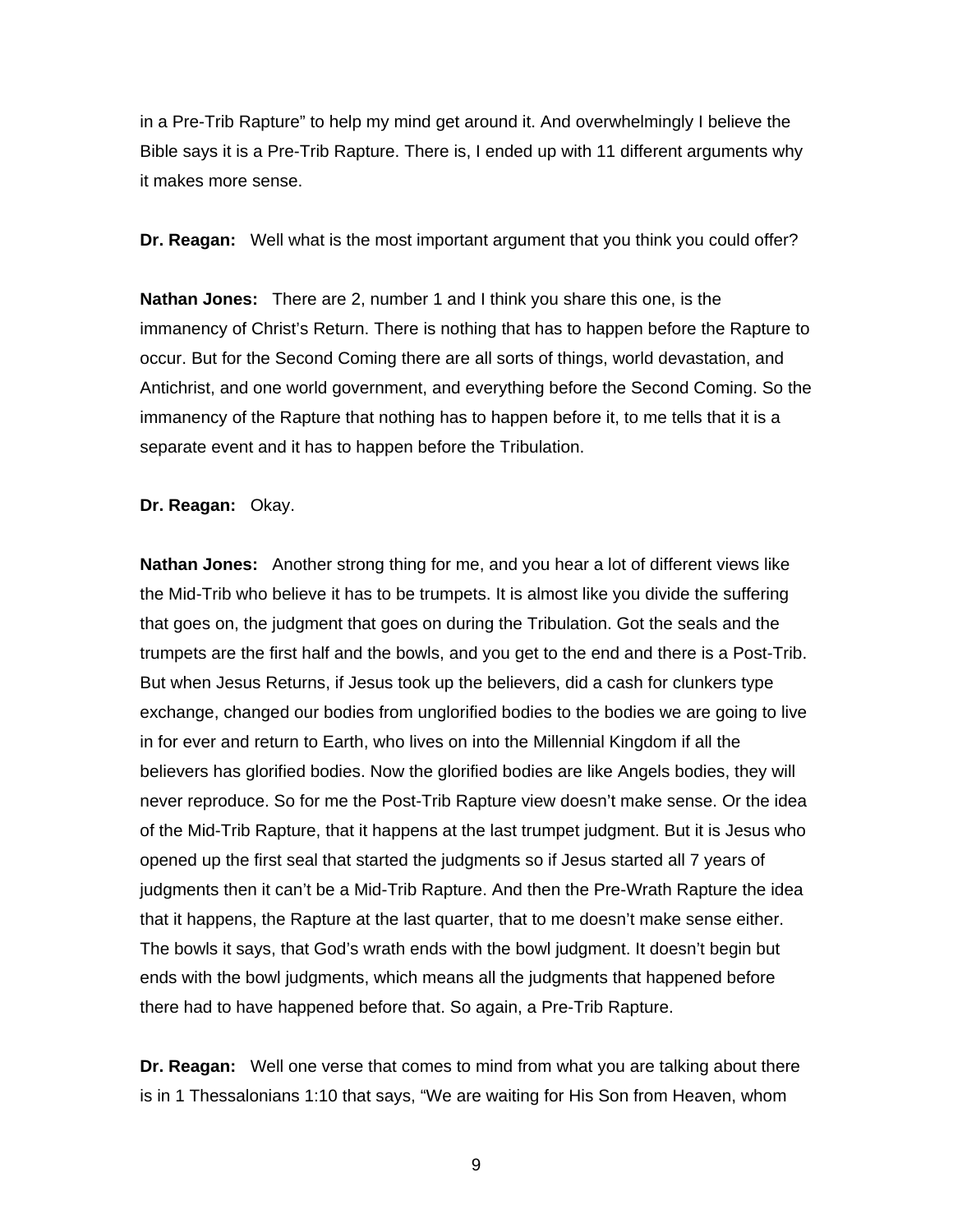He raised from the dead that is Jesus who will delivers us from the wrath that is to come." We are promised that we are going to be delivered from the wrath that is to come. And the Tribulation is the pouring out of God's wrath upon this Earth, so why should we even be around then? We should be taken out to be saved from that wrath.

**Nathan Jones:** The strongest argument I hear from people is constantly Christians have been suffering for 2,000 years. They were thrown into the lions in Caesars time. I mean we have news reports now in Pakistan and India they are burning their houses and burning the people alive. Why aren't we going to suffer as well? But the difference in this time is like the flood, God's wrath on Earth is a different time then the regular suffering.

**Dr. Reagan:** Well were not promised that we will be free of tribulation, I mean the ways things are going in this nation Christians are going to come under increasing persecution. But there is a difference in tribulation and the Great Tribulation when 1/2 of humanity is going to die in the first 3 1/2 years.

**Nathan Jones:** Oh yeah. I mean it is going to be a tribulation like the world has never seen before.

**Dr. Reagan:** One final question, very quickly, and that is quite often people who believe in a Pre-Tribulation Rapture are immediately labeled as escapist, you're just an escapist, you're not willing to suffer for the Lord. You just want to be taken out of here, now what about it, are you an escapist?

**Nathan Jones:** I say, "Amen Brother!" Yes I am, I am definitely an escapist. You know it is one thing to suffer under the hand of man, and it is another thing to suffer under the hand of Satan. But to suffer under the hand of the living God, that is a terrifying concept, who will survive? So yes, I am definitely an escapist because like you said, the verses you said, the Bible tells us. I will give you another one, Ephesians 5:6 "Let no one deceive you with empty words for because of such things God's wrath comes on those that are disobedient." The Church has been cleaned, they are no longer disobedient. Romans 5:9, "Since we have now been justified by His blood how much more shall we be saved from God's wrath through Him."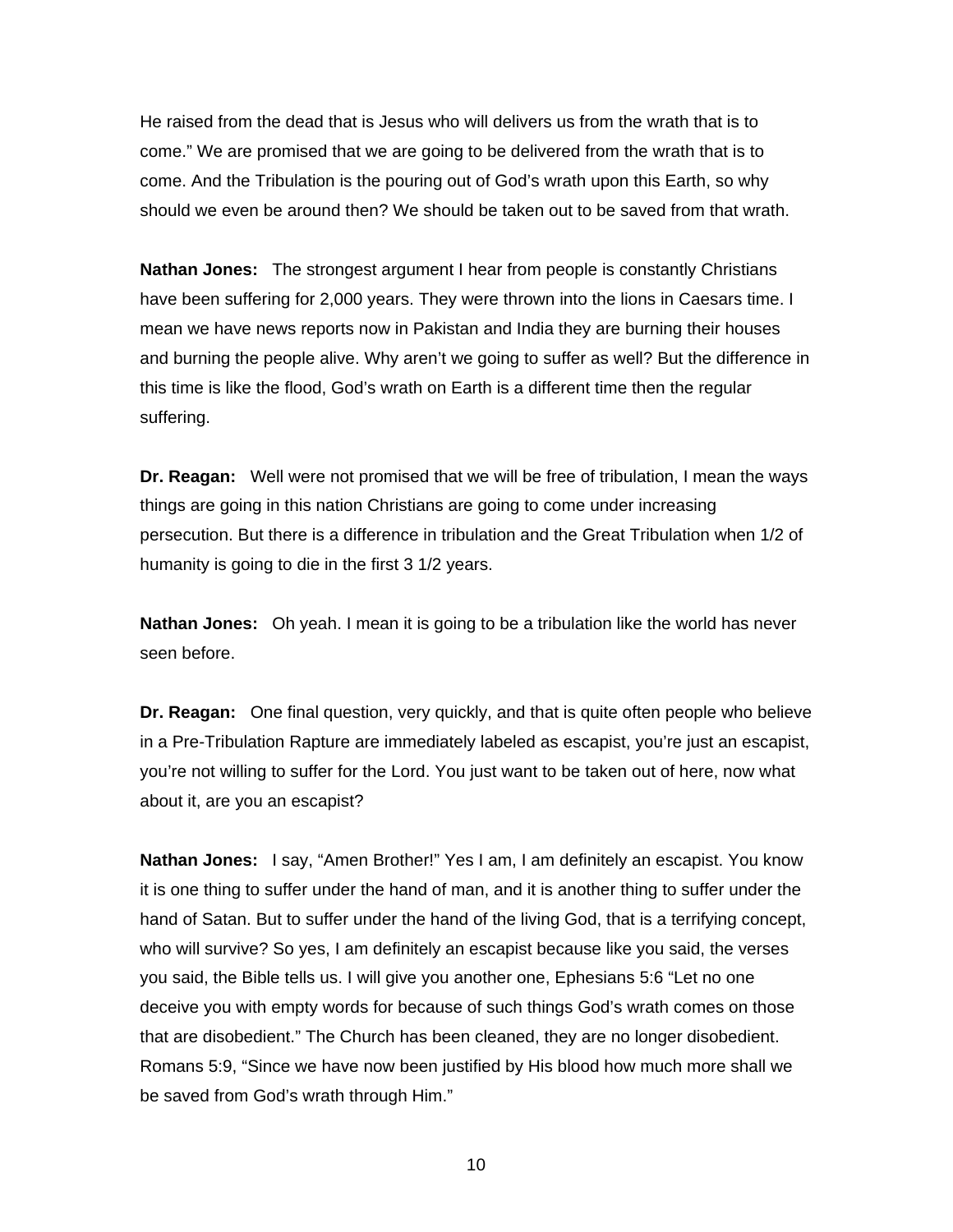**Dr. Reagan:** Yeah.

**Nathan Jones:** The Bible teaches a Pre-Trib Rapture.

**Dr. Reagan:** Well the thing I always respond when people, and they do it all the time, they say, "Well you are just an escapist." I say, "Well Noah was an escapist, Lot was an escapist, and Jesus Himself said in Luke 21:36, 'Pray that you may escape all these things that will take place.'" Well if Jesus told me to pray to escape them, I am going to pray to escape them. I am not anxious to be around here when the Antichrist is here.

**Nathan Jones:** No.

**Dr. Reagan:** Should I be willing to die for Jesus Christ? Yes. But that doesn't mean that I have to go through the Great Tribulation.

**Nathan Jones:** Exactly.

**Dr. Reagan:** Well thank you Nathan, I appreciate the way every point you made was based on Scripture. A couple of years ago a church in Australia produced a short video about the impact of the Rapture, it was placed on YouTube on the internet and I am telling you it caused a world wide sensation. The church, the Potter's House in Perth, Australia has given us permission to show the video on this program. Let's take a look at it.

## **Video**

## **Part 4**

**Dr. Reagan:** Now that's what I call a powerful video. Nathan I understand that you and our media crew have just finished making a video of your own concerning the Rapture tell us about it.